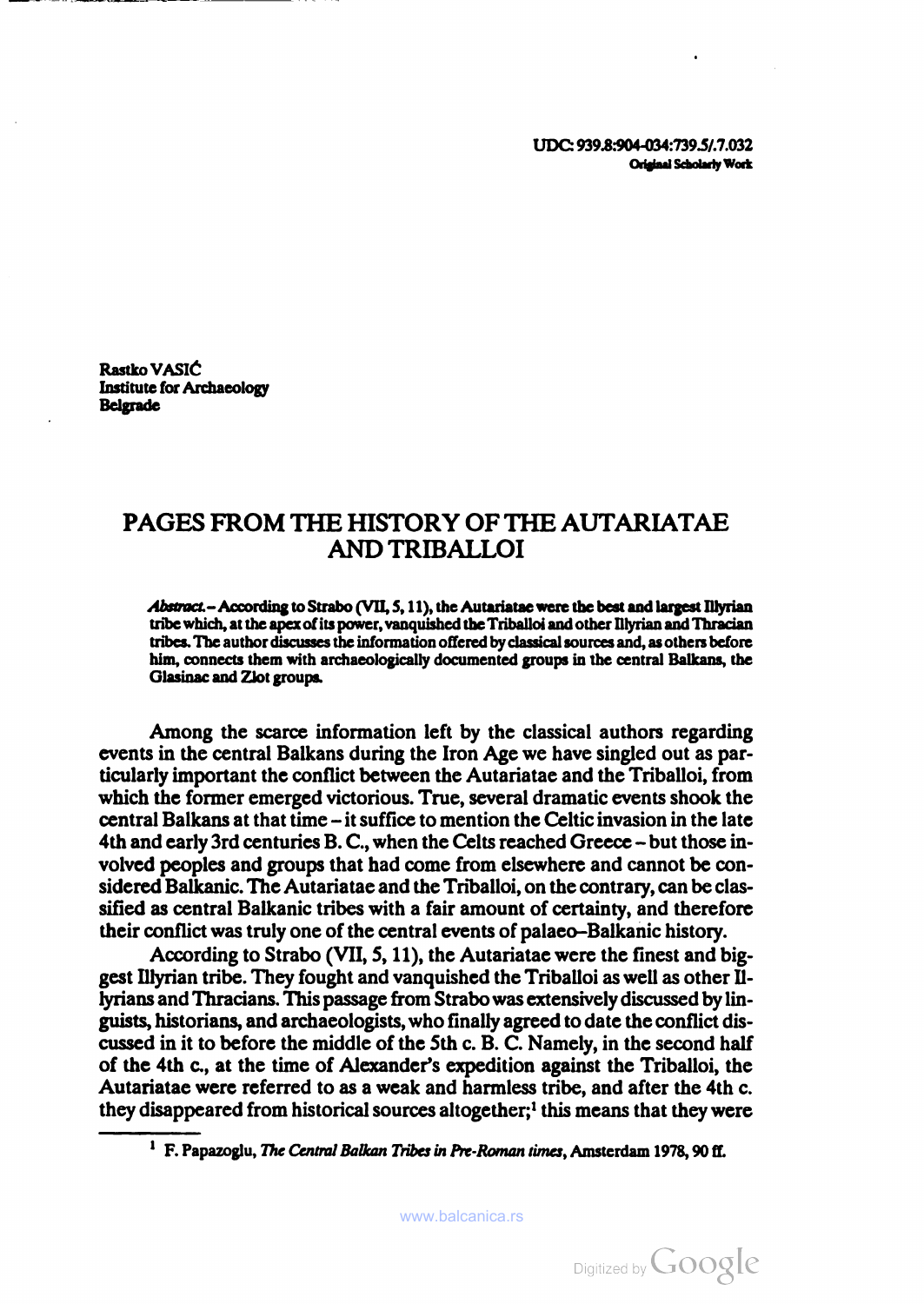at their most powerful at least <sup>a</sup> few centuries earlier. On the other hand, during the reign of Philip II, the Triballoi were rather irksome enemies to Macedonia, which provoked Alexander's expedition against them in 335; they had campaigned against Abdera in 376-375, and in 424 had scored successes against Sitalca, the powerful ruler of the Odrysian kingdom.2 All this indicates that the Triballoi were a considerable power after the middle of the 5th c. and that their defeat in the con flict with the Autariatae should, therefore, be dated before that time.

Archaeological exploration of the Iron Age in the Central Balkans, chiefly the area between the rivers Drina to the west and Iskar to the east where, ac cording to classical sources, the two tribes lived,<sup>3</sup> has largely confirmed historians' opinions. In this paper <sup>I</sup> shall connect archaeological material with historical sources and attempt to interpret some forms of portable material as characteristic of the two tribes' material culture. It is an honour and a pleasure for me to contribute to this volume of Balcanica, devoted as it is to our renowned colleague Nikola Tasić, whose excavation of Zlotska pećina and discovery of rich Iron Age material at the site initiated the study of tribal material culture in these parts.4

Two important cultural groups were in existence between the Drina and Iskar in the Iron Age. Named after the Glasinac plateau in eastern Bosnia, famous for its thousands of mounds and dozens of hillforts for over a century, the Glasinac culture, in the west, was spread over eastern Bosnia, southeastern Serbia, and northern Montenegro, and its influence was felt in neighbouring regions too, as witness the large number of artefacts found there. The group originated in the Bronze Age, but reached its apex in the 7th and 6th centuries B. C, with a combination of indigenous and foreign elements. Although the im portance of the Glasinac group was on the wane from the second half of the 5th c., it lived on until the late 3rd/early 4th c. B. C, the accepted date of the latest of graves on the Glasinac plateau and in the Poblaéenica river valley near Priboj.5 Historical research has shown that it is preciesely in this area – southeast Bosnia, southwest Serbia, northern Montenegro - that we should locate the nucleus of the Autariatae; considering what we know of the history of the tribe, the Autariatae might well be connected with the Glasinac group.

The other group, to the east, here named Zlot-Sofronievo after the wellknown sites in eastern Serbia and northwest Bulgaria, was present in the region between the Morava and Iskar rivers, and is archaeologically less clear. Also, it is chronologically limited to the 7th and 6th centuries B. C. However, common features in burial customs and portable material, especially metal artefacts, allow us to describe this as a comparatively influential cultural group.<sup>6</sup> The most

<sup>2</sup> Ibid., 10 ff.

 $3$  *Ibid.*, see map at the end of the volume.

<sup>&</sup>lt;sup>4</sup> N. Tasić, Zlotska pećina, Bor 1968; N. Tasić, Osnovni rezultati istraživanja u Zlotskoj pećini <sup>i</sup> nalaziíta na Derdapu, Materíjali SADJ VI, Bor, 1969.

<sup>&</sup>lt;sup>5</sup> B. Čović, Glasinačka grupa in Praistorija jugoslavenskih zemalja V, 575 ff.

 $^6$  R. Vasić, Moravsko-timočka oblast in Praistorija jugoslavenskih zemalja V, 660 ff.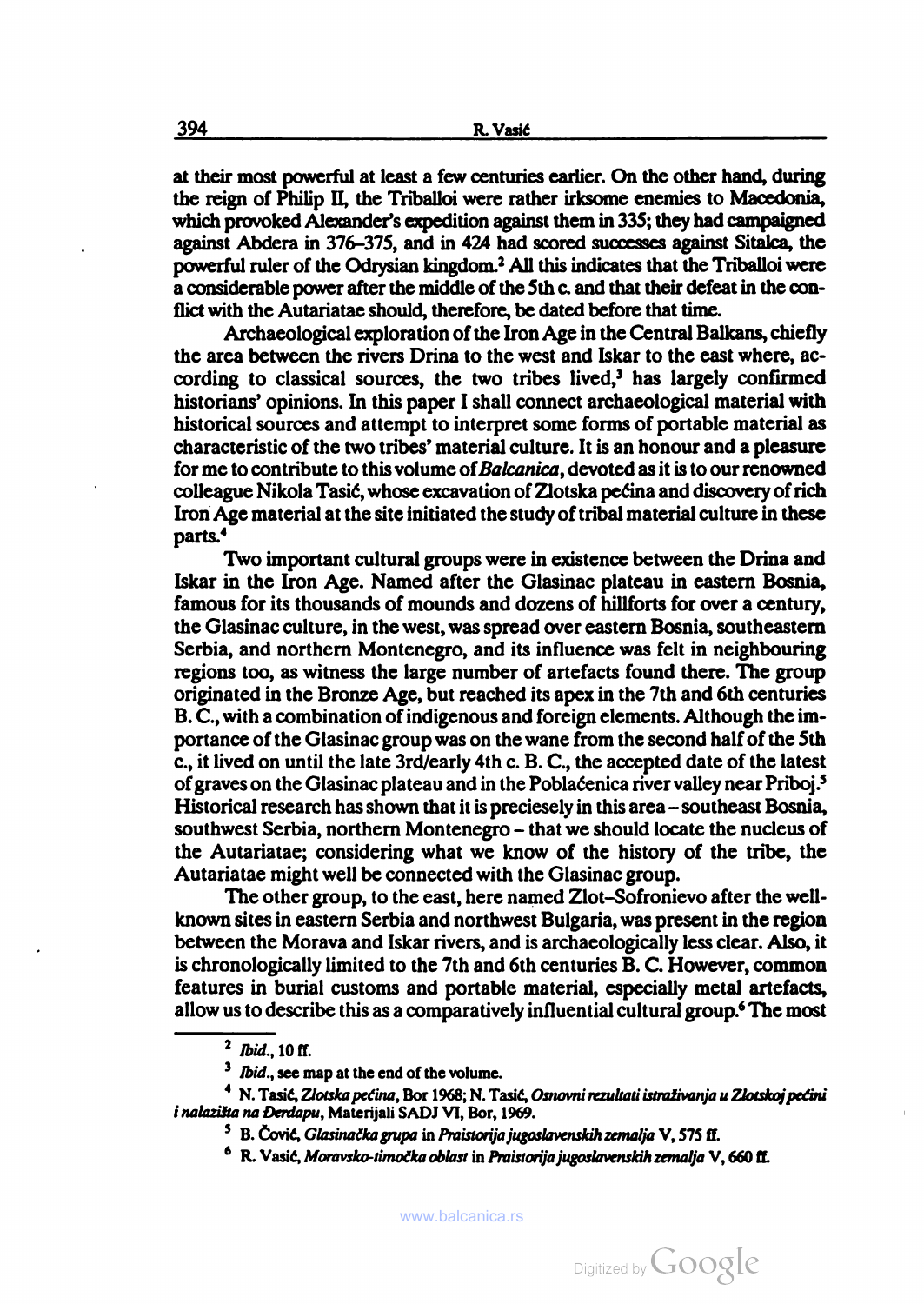typical artefacts are probably rectangular openwork belts, decorated with rows of triangles and concentric circles; they were found chiefly in the region under consideration, but also in Macedonia and Greece to the south and, to the west, as far as Srem and northern Bosnia. (Fig. I).7

According to classical sources, the geographic area peopled by the Tribal loi coincided more or less with that covered by the Zlot-Sofronievo group, which means that the two might be related. In this connection it is interesting to note that the Zlot-Sofronievo group, as far as we know, disappeared from east Serbia in the 5th c., but its cultural development continued in northwest Bulgaria, though with changes in some cultural traits. This could mean that the Triballoi, pushed east from the Morava valley and eastern Serbia, concentrated around Vrace in northwest Bulgaria, where some centres of the tribe had already ex isted; from there, no longer interested in the central Balkans, they turned east to Thrace and the rich and prosperous Greek colonies on the northern Aegean shores, which offered better opportunities for looting and plundering than the impoverished tribes in the Morava valley to the west.8 Available data from the history of the Triballoi in the 5th and 4th centuries support this theory. Further proof is offered by late-5th-c. and 4th-c. archaeological material from northwest Bulgaria, where grave goods and hoards often contain precious artefacts of Greek or Thraco-Getian provenance, or at least executed in a similar style.<sup>9</sup>

Before the final parting of the ways between the Autariatae and the Triballoi, sometime in the first half of the 5th c., there probably existed cultural ties and con tacts between them, typical of a certain period in the Bronze Age of the central Balkans. Due to incomplete data on portable material belonging to the Zlot group, comparisons between the material cultures of Glasinac and Zlot in the 6th c. are not entirely possible. Yet, arguing for a degree of cultural uniformity in the central Balkans at a given point, we shall enumerate some obvious parallels.

Based on different foundations, the pottery of the two groups has little in common, but we must here single out the two-handled cups from Vrtiste near Nis and Arareva gomila at Glasinac, which could be close in shape and date.<sup>10</sup> Similarities are more evident in the case of metal artefacts. The material from Glasinac published so far does not contain a single openwork belt, but per forated belt clasps and decorative plates from Glasinac are reminiscent of Zlot openwork belts.11 On the other hand, the round belt plates from Zlot and VlaSko

 $<sup>7</sup>$  R. Vasić, The Openwork Belts and the Early Iron Age Chronology in the Northern Balkans,</sup> Arch. Iugoslavica XII, 1971, 1 ff.; K. Kilian, Trachtzubehör der Eisenzeit zwischen Ägäis und Adria, Präh. Zeitschrift 50, 1975, T. 84, 1.

<sup>&</sup>lt;sup>8</sup> M. Stojić, Gvozdeno doba u basenu Velike Morave, Beograd-Svetozarevo 1986, 102 ff.

<sup>&</sup>lt;sup>9</sup> И. Венедиков, Новоошкришо шракийское молилно иогребение e<sub>3</sub>e Враца, Археология VIII, 1, 1966; Б. Николов, Гробница III ой Мойиланскай а мойила еге Враца, Apxeonoius IX, 1, 1967; A. Fol, B. Nikolov, R. F. Hoddinott, The New Thracian Treasury from Rogozen, Bulgaria, British Museum, 1986.

<sup>&</sup>lt;sup>10</sup> A. Benac - B. Čović, Glasinac 2, Sarajevo 1957, T. 40, 2; R. Vasić, in Praistorija jugoslavenskih zemalja V, T, 68, 2.

<sup>11</sup> Cf. A. Benac - B. Ôovié, op. cit., T. 23, 11-12.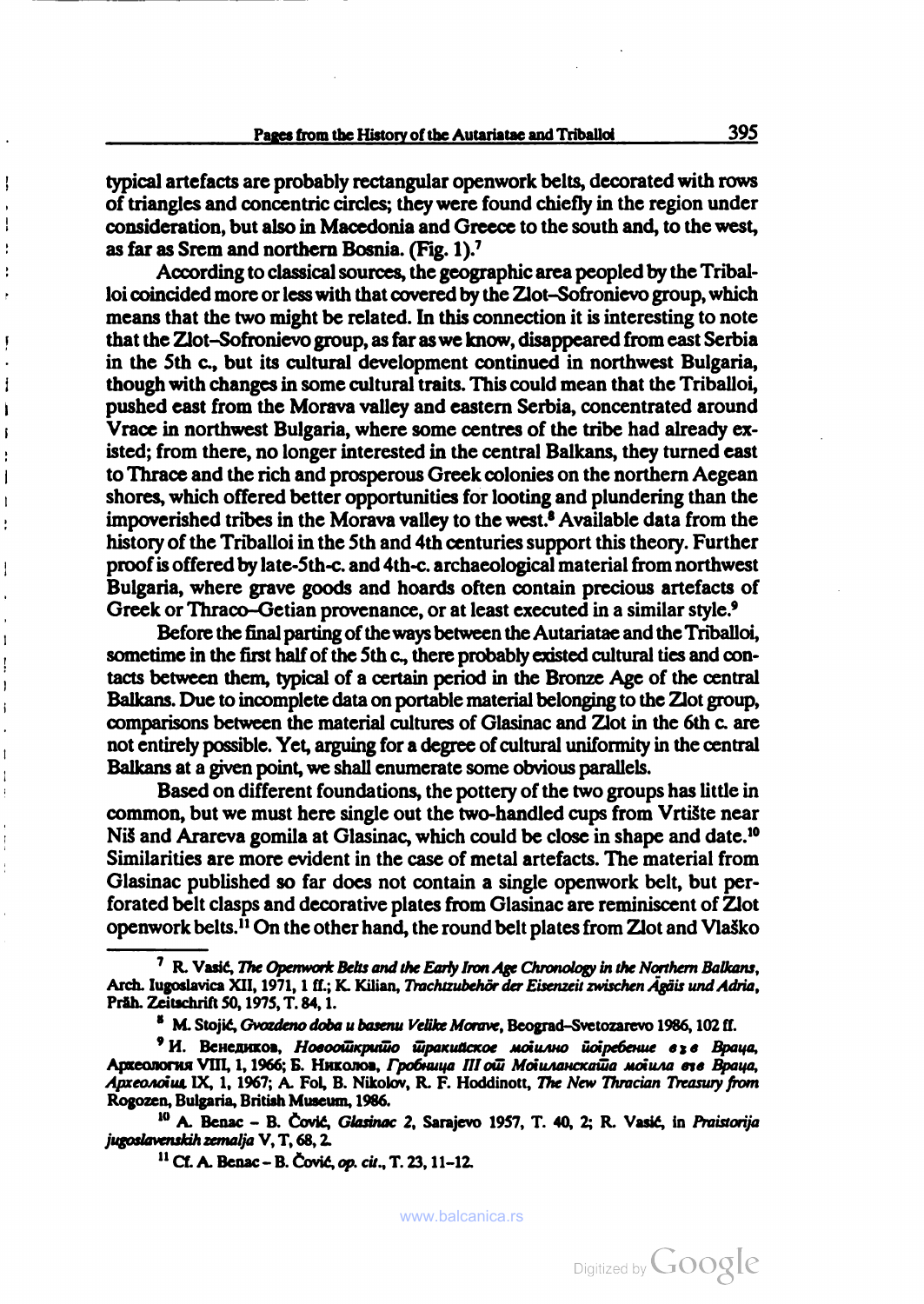Selo show obvious links with Glasinac material.<sup>12</sup> We are inclined to believe that a bronze bowl from Sofronievo, imported from the south, could also be con nected with Glasinac.13 Namely, several bronze vessels of a similar kind, also im ported from the south, have been unearthed at Glasinac;14 one of them might have been sent to a tribal chieftain or plundered in a skirmish with the Autariatae. There is no conclusive evidence to support this theory, but it should be noted that the Sofronievo vessel is the oldest Greek vessel in Bulgaria, and that its only parallels in the Balkans are to be found in the Glasinac group. Fur ther research on the Zlot group will probably provide more clues. Finally, we must single out the two-piece arc fibulae with stilts in the shape of Boeotian shields, which were widespread in the central Balkans, both in the Glasinac and the Zlot-Sofronievo groups. Due to the large number of such finds at Glasinac, this type of fibula was initially called "Glasinac type", but more recent research has shown that it was no less frequent between the Morava and the Iskar, and it now seems impossible to link it with a single cultural group. From the central Balkans (Fig. 2) the fibula spread everywhere, and was at its most popular in the late 7th and early 6th centuries B. C.15 At that time it was found throughout a very extensive area of southeast Europe and, from an aesthetic point of view, its form reached the apex of development in the hands of local workshops in the central Balkans, before the indigenous material culture was significantly af fected by Greek and Italic influences.

With these few remarks we would like to wind up our comparison between the Glasinac and Zlot groups for the time being, underlining once again that the insufficient data on the Zlot-Sofronievo group, especially in our parts, preclude a more profound analysis of material culture. It can be said, in any case, that two powerful tribes emerged in the central Balkans at a certain point during the Iron Age, between the late 7lh and early 5th centuries B. C. Drawn into alliances with them, smaller neighbouring tribes lost in significance and their own names were neglected, which is reflected, to a certain extent, in the writings of classical authors. A possible example might be that of the Dardanians, an ancient Balkanic tribe, which is not mentioned in written sources before the second half of the 4th century and plays an important role only after the 3rd century, i. e. after the decline of the Autariatae and Triballoi,<sup>16</sup> though it must have lived in the central Balkans long before that.

Historians and archaeologists should, therefore, closely cooperate in the search for solutions to a wide range of questions concerning the protohistory of

<sup>&</sup>lt;sup>12</sup> D. Gergova, Früh- und ältereisenzeitliche Fibeln in Bulgarien, PBF XIV, München, 1987, 58, A7; Z. Stanojević, Novi nalazi starijeg gvozdenog doba iz Zlota, Zbornik radova Muzeja rudarstva <sup>i</sup> metalurgije 5/6, Bor 1987/90, 26, Fig. За.

<sup>&</sup>lt;sup>13</sup> B. Hänsel, Beiträge zur regionalen und chronologischen Gliederung der älteren Hallstattzeit an der unteren Donau, Bonn 1976, T. 68, 7.

<sup>&</sup>lt;sup>14</sup> R. Vasić, *Green Bronze Vessels found in Yugoslavia*, Živa Antika, 32, 2, 185 ff.

<sup>&</sup>lt;sup>15</sup> T. Bader, Die Fibeln in Rumänien, PBF XIV, 6, München 1983, 85 ff. T. 49; d. Gergova, op. cit., 47 ff.

<sup>&</sup>lt;sup>16</sup> F. Papazoglu, op. cit., 135 ff.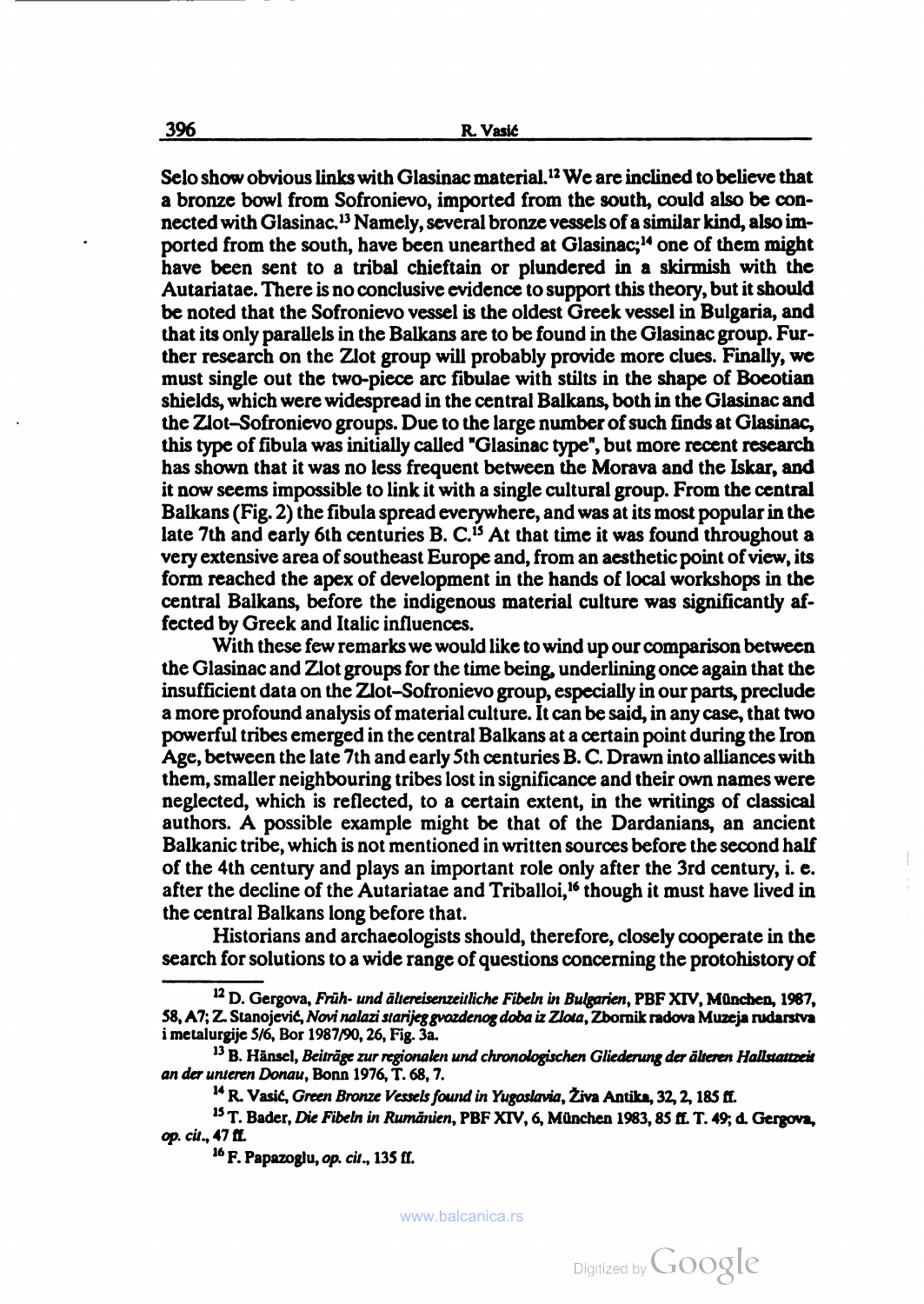the Central Balkans; only a comparison of their results can yield satisfactory answers. It is to be hoped that joint study of the Iron Age in the central Balkans will help clarify many problems in the future.

## НЕКОЛИКО СТРАНИЦА ИЗ ИСТОРШЕ АУТАРШАТА И ТРИБАЛА

## Резные

Најзначајнији догађај из историје предримских племена Централног Балкана који je остао эабележен код античких писана jccre сукоб два снажиа племена, AyrapHJara и Трибала и победа Аутари]ата у том oxpuiajy. Грчки географ Страбон, KOJH доноси onaj податак, не каже изричито када се сукоб збио, али се уз извесне резерве може заклучити да је до сукоба дошло негде у првој половини V века пре н. е. Аутаријати нестају са HcTopnjcKc позорнице KpajeM IV века пре н.е. па се може претпоставити да су били велико и моћно племе знатно пре овог времена. Трибали су, напротив, у другој половини IV века снажни, Александар у то време организује експедицију на север да би их умирио, а пре тога 376/5. нападају Абдеру на обали Erejckor мора а 424. г. ратују успешно против моћног одријског краља Ситалка. Ови подаци такође указују на време пре средине V века пре н. е. као могући датум њиховог сукоба са Аутаријатима. Сви горе наведени догађаји упућују на њихово усмеравање ка југу и истоку а не ка западу, односно потпуно

нови смер њихових интереса што је уследило после пораза од стране Аутаријата.<br>Иако овај закључак може да буде прихваћен са резервом, треба напоменути да<br>археолошки подаци подупиру овакву претпоставку. Наиме, на територији налазили према историчарима Аутаријати, јапља се велика и моћна гласиначка културна група - на простору источне Босне, ;угозападне Србије и северне Црне Горе, чији врхунац<br>пала у крај VI и прву половину V века пре н. е. Група потпуно замире и нестаје негде KpajeM IV или почстком III века.

Историчари CMCurrajy Трибале у простор измену река Велике Мораве и Искера у северозападној Бугарској. Овде се може археолошки констатовати културна група Злот-<br>Софрониево, не тако јасно изражена као гласиначка група и хронолошки ограничена само на VII и VI век пре н. е. После тога континуитет се прекида, у долини Мораве и источној Србији може се констатовати осиромашење материјала који не допушта прецизније закључке, у северозападној Бугарској археолошки материјал указује на снажне везе са Тракијом и Македонијом.<br>Аутор претпоставља да је пре сукоба Аутаријата и Трибала постојала међу њима

размена добара и културни контакти који су трајали једно време, можда више деценија и који су резултирали стварањем неке врсте заједничких карактеристика у култури Иснтралиог Балкана тога доба. Неке индиције за то постоје. Најупечатљивији пример су двопетл,асте лучне фибуле са потом у облику беотског штита, карактеристичне за другу половину VII и VI века пре н. е. Раније су зване "гласиначке" по великом броју ових фибула нађених на гласиначкој висоравни, али у последње време по честим налазима овог облика у Србији, Бугарској и Македонији може се рећи да су оне типичан цоггралнобалкански облик матери;алне културе KOJH на}6оле одражава културну повезаност ових области у другој половини VII и VI веку пре н. е.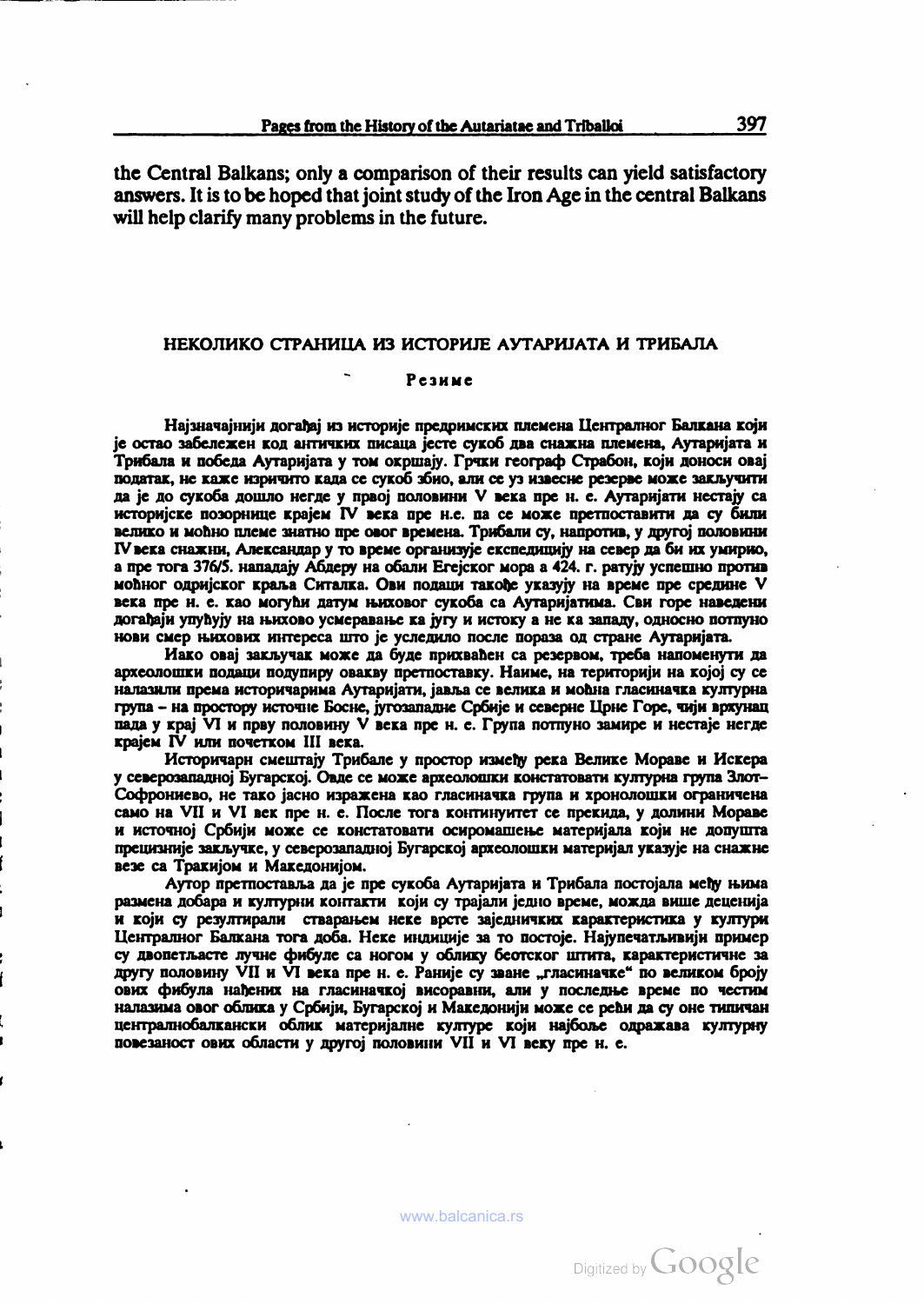

Fig. 1 The distribution of openwork belts

 $\ddot{\phantom{0}}$ 

 $\rightarrow$ 

 $\epsilon$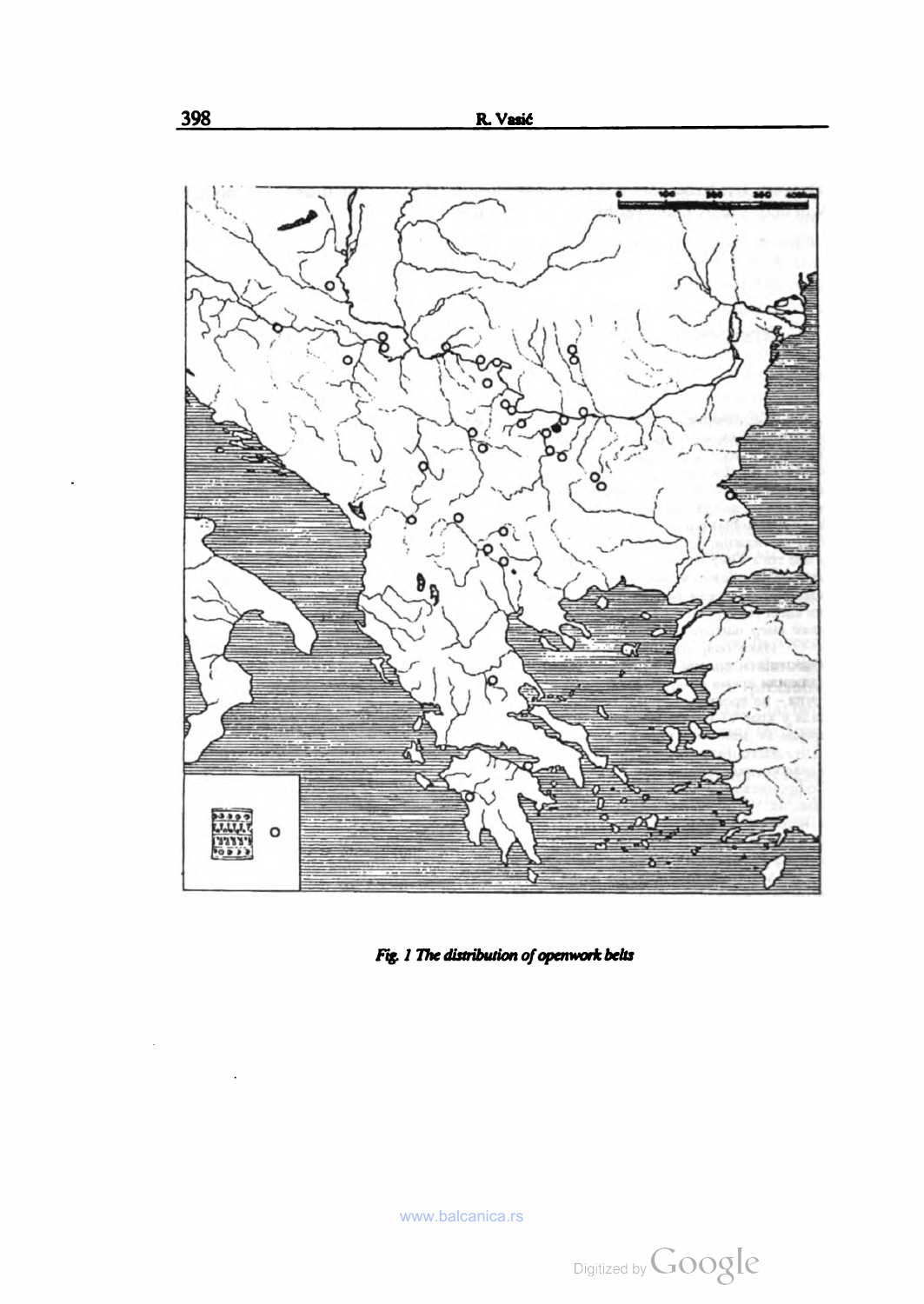

Fig. 2 The distribution of two-piece arc fibulae with stilts in the shape of Boeotian shields